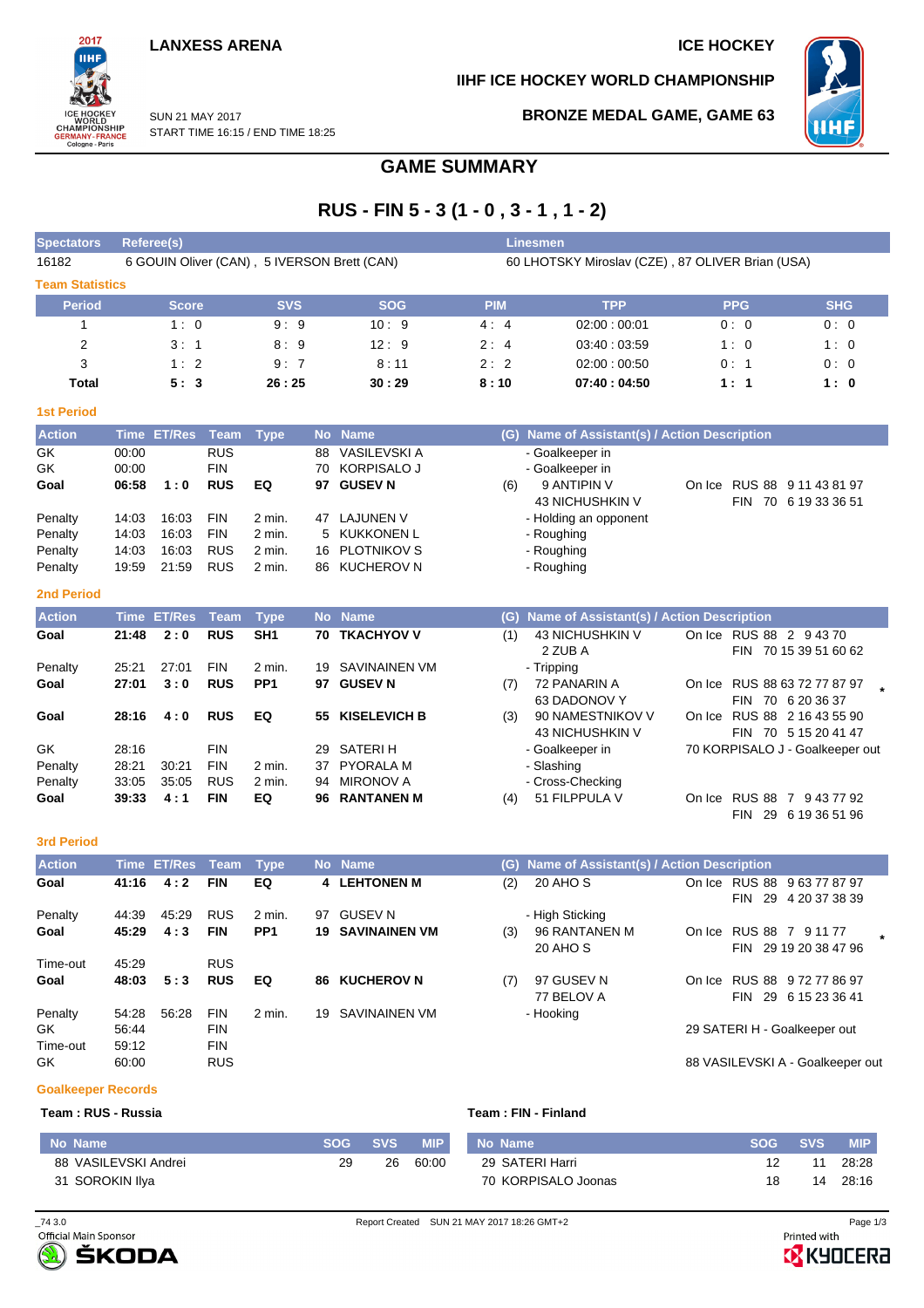



**Game Statistics Team : RUS (red)**

SUN 21 MAY 2017

# **IIHF ICE HOCKEY WORLD CHAMPIONSHIP**



START TIME 16:15 / END TIME 18:25

## **BRONZE MEDAL GAME, GAME 63**

|      | ---- |
|------|------|
| 11 F | AND  |
| 43 F | NICI |

| <b>Total</b> |       |                            | 5 | 10 | 15       | 8              | 29       | 24       |          | 5 54.72  | 10             | 12 | 8        | 30 |      |                |                |                |       |    |      |
|--------------|-------|----------------------------|---|----|----------|----------------|----------|----------|----------|----------|----------------|----|----------|----|------|----------------|----------------|----------------|-------|----|------|
|              | 88 GK | VASILEVSKI Andrei          | 0 | 0  | 0        | 0              |          |          |          |          | 0              | 0  | $\Omega$ | 0  |      |                |                |                |       |    |      |
|              | 31 GK | SOROKIN Ilya               | 0 | 0  | 0        | 0              |          |          |          |          | 0              | 0  | 0        | 0  |      |                |                |                |       |    |      |
| 90 F         |       | NAMESTNIKOV Vladislav      | 0 |    | 1        | $\Omega$       | 2        | 4        | $-2$     | 33.33    | 0              |    | 1        |    | $+1$ |                | 4:21 3:09 5:47 |                | 13:17 | 19 | 0:41 |
| 70 F         |       | <b>TKACHYOV Vladimir</b>   |   | 0  | 1        | 0              | 4        | 2        | 2        | 66.67    | 0              | 1  | 0        |    | $+1$ |                |                | 0:31 1:57 3:27 | 5:55  | 9  | 0:39 |
| 21 F         |       | <b>BARABANOV Alexander</b> | 0 | 0  | 0        | $\Omega$       |          | 0        |          | 1 100.00 | 1              |    | 0        | 2  | 0    |                | 3:25 3:26 3:41 |                | 10:32 | 15 | 0:42 |
| 16 F         |       | <b>PLOTNIKOV Sergei</b>    | 0 | 0  | 0        | 2              | 0        | 0        | $\Omega$ | 0.00     | 0              | 1  | 0        |    | $+1$ |                | 3:13 5:05 5:38 |                | 13:56 | 19 | 0:44 |
|              | 2 D   | ZUB Artyom                 | 0 |    |          | 0              | 0        | 0        | 0        | 0.00     | 0              | 0  | 0        | 0  | $+2$ |                | 4:09 4:11      | 4:49           | 13:09 | 21 | 0:37 |
| 94 D         |       | MIRONOV Andrei             | 0 | 0  | 0        | 2              | $\Omega$ | $\Omega$ | $\Omega$ | 0.00     | 0              | 0  | 0        | 0  | 0    | 5:22 4:05 0:00 |                |                | 9:27  | 13 | 0:43 |
| 92 F         |       | <b>KUZNETSOV Yevgeni</b>   | 0 | 0  | 0        | 0              | 7        | 6        |          | 53.85    | 0              | 2  | 0        | 2  | -1   |                |                | 6:32 5:10 5:53 | 17:35 | 22 | 0:47 |
| 86 F         |       | <b>KUCHEROV Nikita</b>     |   | 0  | 1        | 2              | 0        | $\Omega$ | $\Omega$ | 0.00     | 0              | 0  | 2        | 2  | $+1$ |                | 6:02 5:41      | 5:08           | 16:51 | 19 | 0:53 |
| 72 F         |       | <b>PANARIN Artemi</b>      | 0 |    | 1        | $\Omega$       | 0        | $\Omega$ | $\Omega$ | 0.00     | 0              | 0  |          |    | $+1$ |                | 6:23 4:57 4:57 |                | 16:17 | 20 | 0:48 |
| 29 D         |       | PROVOROV Ivan              | 0 | 0  | 0        | 0              | 0        | 0        | $\Omega$ | 0.00     | 0              | 2  | 0        | 2  | 0    |                | 6:10 6:00 6:05 |                | 18:15 | 23 | 0:47 |
| 97 F         |       | <b>GUSEV Nikita</b>        | 2 | 1  | 3        | $\overline{2}$ | 0        | $\Omega$ | 0        | 0.00     | $\overline{2}$ | 3  | 1        | 6  | $+1$ |                | 6:07 4:53 3:55 |                | 14:55 | 20 | 0:44 |
| 87 F         |       | SHIPACHYOV Vadim +A        | 0 | 0  | $\Omega$ | $\Omega$       | 3        | 6        | $-3$     | 33.33    | 3              | 0  | 0        | 3  | -1   |                | 5:16 4:54 2:44 |                | 12:54 | 18 | 0:43 |
| 77 D         |       | BELOV Anton +C             | 0 | 1  | 1        | $\Omega$       | 0        | 0        | $\Omega$ | 0.00     | 1              | 0  | 0        |    | -1   |                | 6:08 6:10 5:41 |                | 17:59 | 28 | 0:38 |
| 63 F         |       | DADONOV Yevgeni            | 0 |    | 1        | 0              | 0        | 1        | $-1$     | 0.00     | 0              | 0  | 0        | 0  | $-1$ |                | 5:31 4:30 4:49 |                | 14:50 | 18 | 0:49 |
|              | 9 D   | <b>ANTIPIN Viktor</b>      | 0 |    | 1        | 0              | 0        | 0        | 0        | 0.00     |                | 0  | 0        |    | $+1$ |                | 5:21 6:57 6:14 |                | 18:32 | 27 | 0:41 |
| 81 D         |       | <b>ORLOV Dmitri</b>        | 0 | 0  | 0        | $\Omega$       | $\Omega$ | $\Omega$ | $\Omega$ | 0.00     | 1              | 0  | 0        |    | $+1$ |                |                | 6:00 5:20 7:53 | 19:13 | 29 | 0:39 |
| 55 D         |       | KISELEVICH Bogdan (BP)     | 1 | 0  | 1        | 0              | 0        | 0        | $\Omega$ | 0.00     | 0              | 1  | 0        |    | $+1$ |                |                | 5:49 5:53 8:25 | 20:07 | 29 | 0:41 |
| 43 F         |       | NICHUSHKIN Valeri          | 0 | 3  | 3        | 0              | 0        | $\Omega$ | $\Omega$ | 0.00     | 0              | 0  | 0        | 0  | $+2$ |                | 4:17 3:55 3:34 |                | 11:46 | 19 | 0:37 |
| 11 F         |       | ANDRONOV Sergei +A         | 0 | 0  | 0        | 0              | 12       | 5        |          | 70.59    | 1              | 0  | 2        | 3  | $+1$ |                | 4:57 5:07 5:03 |                | 15:07 | 23 | 0:39 |
|              | 7 F   | TELEGIN Ivan               | 0 | 0  | 0        | $\Omega$       | 0        | $\Omega$ | 0        | 0.00     | 0              | 0  |          |    |      |                | 4:11 4:31      | 5:17           | 13:59 | 22 | 0:38 |

**Head Coach :** ZNAROK Oleg **Shots on Goal Time on Ice**

No Pos Name<br>
G A P PIM FO+ FO- FO+/- FO% 1 2 3 OT TS +/- 1 2 3 OT TOT SHF AVG

|             | Team : FIN (white)                 |    |                |                |                |    |                |                   |            |             |                |                |                |       |      |                |      |             |                |    |            |
|-------------|------------------------------------|----|----------------|----------------|----------------|----|----------------|-------------------|------------|-------------|----------------|----------------|----------------|-------|------|----------------|------|-------------|----------------|----|------------|
|             | <b>Head Coach: MARJAMAKI Lauri</b> |    |                |                |                |    |                |                   |            |             |                | Shots on Goal  |                |       |      |                |      | Time on Ice |                |    |            |
| No Pos Name |                                    | G. | A              | P              |                |    |                | PIM FO+ FO- FO+/- | FO%        |             | $\overline{2}$ | 3 OT TS        |                | $+/-$ |      | $\overline{2}$ | 3    | <b>OT</b>   | <b>TOT SHF</b> |    | <b>AVG</b> |
| 19 F        | <b>SAVINAINEN Veli-Matti</b>       | 1  | 0              |                | 4              | 3  | $\overline{2}$ |                   | 60.00      | 0           | $\mathbf 0$    | $\overline{2}$ | $\overline{2}$ | 0     | 4:59 | 6:03           | 6:16 |             | 17:18          | 28 | 0:37       |
| 51 F        | FILPPULA Valtteri +A               | 0  | 1              | 1              | 0              | 6  | 9              | $-3$              | 40.00      | 0           | $\Omega$       | 1              | 1              | -1    |      | 4:08 5:31 5:37 |      |             | 15:16          | 26 | 0:35       |
| 55 D        | <b>OHTAMAA Atte</b>                | 0  | 0              | $\Omega$       | 0              | 0  | 0              | 0                 | 0.00       | 0           | 1              |                | 2              | 0     |      | 5:25 6:12 6:06 |      |             | 17:43          | 33 | 0:32       |
| 60 D        | <b>HONKA Julius</b>                | 0  | 0              | 0              | 0              | 0  | 0              | 0                 | 0.00       | 1           |                | 0              | $\overline{2}$ | -1    |      | 4:59 6:16 6:14 |      |             | 17:29          | 31 | 0:33       |
| 96 F        | <b>RANTANEN Mikko</b>              | 1  | 1              | $\overline{2}$ | $\Omega$       | 0  | $\Omega$       | 0                 | 0.00       | $\Omega$    | $\overline{2}$ | $\Omega$       | 2              | $+1$  |      | 4:27 7:06 7:02 |      |             | 18:35          | 29 | 0:38       |
| 5 D         | KUKKONEN Lasse +C                  | 0  | 0              | 0              | 2              | 0  | 0              | 0                 | 0.00       | 0           | 0              | 1              | 1              | -1    |      | 4:01 2:38 3:30 |      |             | 10:09          | 22 | 0:27       |
| 20 F        | AHO Sebastian (BP)                 | 0  | $\overline{2}$ | $\overline{2}$ | 0              | 6  | 8              | $-2$              | 42.86      | 0           | 2              | 1              | 3              | 0     |      | 5:21 7:06 7:46 |      |             | 20:13          | 29 | 0:41       |
| 37 F        | <b>PYORALA Mika</b>                | 0  | 0              | 0              | $\overline{2}$ | 0  | $\overline{2}$ | $-2$              | 0.00       | 1           | 0              | 1              | 2              | $+1$  |      | 4:46 4:10 5:47 |      |             | 14:43          | 25 | 0:35       |
| 39 F        | <b>PULJUJARVI Jesse</b>            | 0  | 0              | 0              | 0              | 0  | 0              | 0                 | 0.00       | 0           | 0              | $\Omega$       | 0              | 0     |      | 5:56 5:07 5:41 |      |             | 16:44          | 24 | 0:41       |
| 47 D        | <b>LAJUNEN Ville</b>               | 0  | 0              | 0              | 2              | 0  | 0              | 0                 | 0.00       | 3           | 0              | 1              | 4              | -1    |      | 4:23 3:51 4:01 |      |             | 12:15          | 22 | 0:33       |
| 4 D         | <b>LEHTONEN Mikko</b>              |    | 0              | 1              | 0              | 0  | 0              | 0                 | 0.00       | 0           | 0              | 3              | 3              | $+1$  |      | 4:51 5:01 7:23 |      |             | 17:15          | 25 | 0:41       |
| 15 F        | <b>AALTONEN Miro</b>               | 0  | 0              | 0              | 0              | 0  | 0              | 0                 | 0.00       | 0           | 1              | 0              |                | $-3$  |      | 4:00 4:19 3:08 |      |             | 11:27          | 15 | 0:45       |
| 23 F        | <b>KEMPPAINEN Joonas</b>           | 0  | 0              | 0              | 0              | 5  | 2              | 3                 | 71.43      | $\mathbf 0$ | 1              | 0              |                | -1    |      | 4:15 3:54 5:09 |      |             | 13:18          | 19 | 0:42       |
| 38 D        | <b>HIETANEN Juuso</b>              | 0  | 0              | 0              | 0              | 0  | 0              | 0                 | 0.00       | 0           | 0              | 0              | 0              | $+1$  |      | 5:52 5:42 8:50 |      |             | 20:24          | 29 | 0:42       |
| 41 F        | <b>PIHLSTROM Antti</b>             | 0  | 0              | 0              | 0              | 0  | $\Omega$       | 0                 | 0.00       | 1           | $\mathbf 0$    | $\Omega$       |                | $-2$  |      | 4:04 4:49 2:49 |      |             | 11:42          | 17 | 0:41       |
| 6 D         | JAAKOLA Topi +A                    | 0  | 0              | 0              | 0              | 0  | 0              | 0                 | 0.00       | 0           | 0              | 0              | 0              | -1    |      | 5:12 4:01      | 2:13 |             | 11:26          | 19 | 0:36       |
| 24 F        | <b>LAJUNEN Jani</b>                | 0  | 0              | 0              | 0              | 3  | 5              | $-2$              | 37.50      | 1           | 0              | 0              | 1              | 0     |      | 5:37 3:32 3:35 |      |             | 12:44          | 22 | 0:34       |
| 33 F        | <b>HANNIKAINEN Markus</b>          | 0  | 0              | 0              | 0              | 0  | $\Omega$       | $\Omega$          | 0.00       | 0           | $\mathbf 0$    | 0              | 0              | -1    |      | 4:10 2:42 2:10 |      |             | 9:02           | 12 | 0:45       |
| 36 D        | <b>JARVINEN Joonas</b>             | 0  | 0              | $\mathbf 0$    | 0              | 0  | 0              | 0                 | 0.00       | 1           | 0              | 0              |                | -1    |      | 5:15 2:41 1:42 |      |             | 9:38           | 14 | 0:41       |
| 62 F        | <b>OSALA Oskar</b>                 | 0  | 0              | 0              | $\Omega$       | 1  | 1              | 0                 | 50.00      | 1           | 1              | 0              | 2              | -1    |      | 6:03 5:13 4:42 |      |             | 15:58          | 26 | 0:36       |
| 29 GK       | <b>SATERI Harri</b>                | 0  | 0              | 0              | 0              |    |                |                   |            | 0           | 0              | 0              | 0              |       |      |                |      |             |                |    |            |
| 70 GK       | <b>KORPISALO Joonas</b>            | 0  | 0              | 0              | 0              |    |                |                   |            | 0           | 0              | $\Omega$       | 0              |       |      |                |      |             |                |    |            |
| Total       |                                    | 3  | 4              | 7              | 10             | 24 | 29             |                   | $-5$ 45.28 | 9           | 9              | 11             | 29             |       |      |                |      |             |                |    |            |